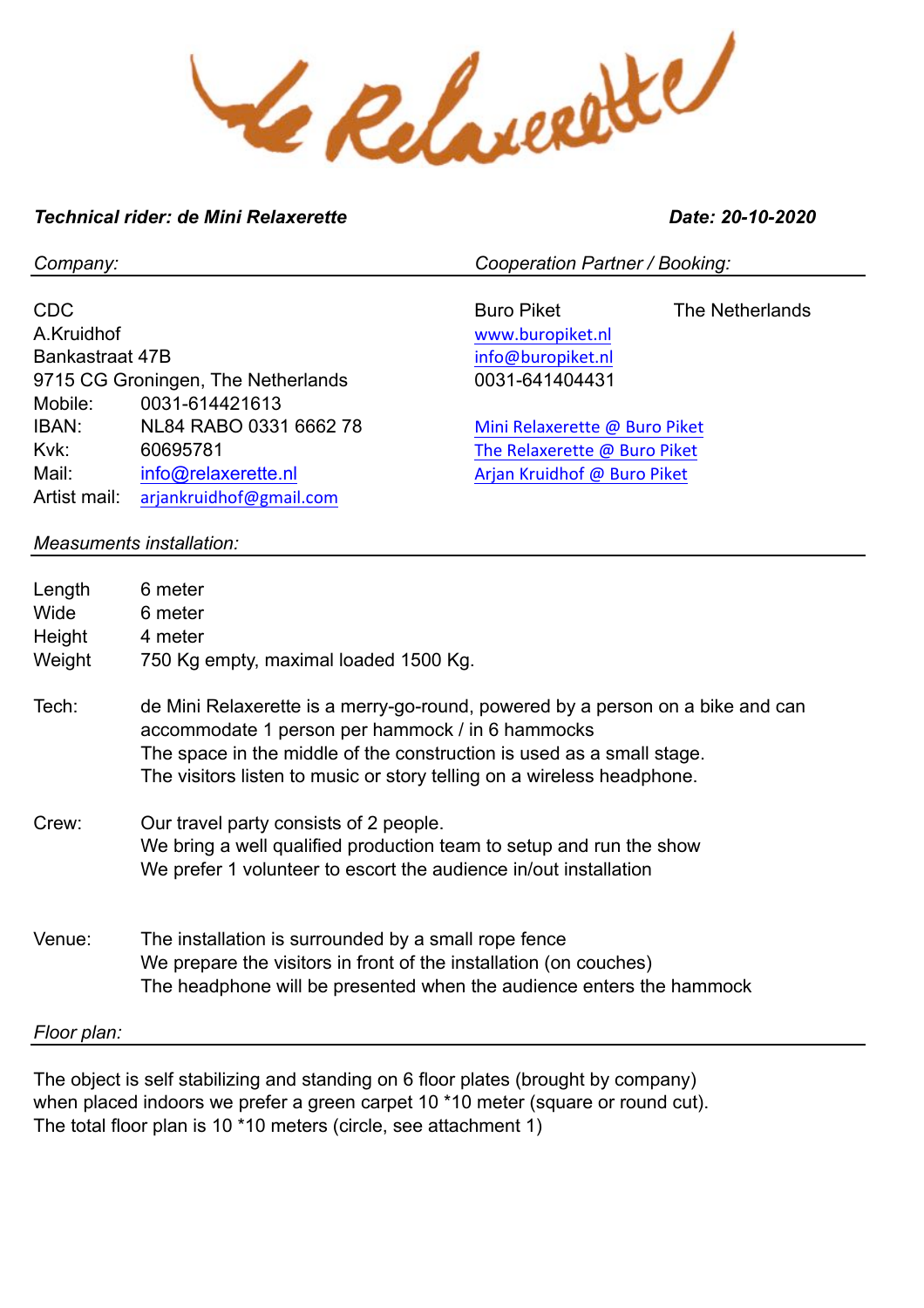Le Relaccette

#### *Get in:*

Get-in time is about 2 hours (depending on the situation) The construction is transported and build on a small trailer (2,20 \* 3,5 meter). It uses its own wheels to drive to the right position for setup. The trailer fits a loading dock (2,5 meter) we can remove the arms of the installation to fit the height.

## *Power:*

1 \* 230 Volt schuko for audio devices (free audio group preferred)

| Transport:                                         |                                                                                                                                                                                                                                                                                                                                                                                                                                                                                                                                                                               |                         |                                  |                                                 |                               |  |
|----------------------------------------------------|-------------------------------------------------------------------------------------------------------------------------------------------------------------------------------------------------------------------------------------------------------------------------------------------------------------------------------------------------------------------------------------------------------------------------------------------------------------------------------------------------------------------------------------------------------------------------------|-------------------------|----------------------------------|-------------------------------------------------|-------------------------------|--|
| transport within 1000 km:<br>Van<br><b>Trailer</b> |                                                                                                                                                                                                                                                                                                                                                                                                                                                                                                                                                                               | length 6m<br>length 4 m |                                  | height 2,70m wide 2m<br>height 3,60m wide 2,20m |                               |  |
| International transport:                           |                                                                                                                                                                                                                                                                                                                                                                                                                                                                                                                                                                               |                         | 20ft standard shipping container |                                                 |                               |  |
| Technical:                                         |                                                                                                                                                                                                                                                                                                                                                                                                                                                                                                                                                                               |                         |                                  |                                                 |                               |  |
| Object:<br>Audio:                                  | The object is tested and approved as <b>funfair machine</b> by TUV Nord (EU standard)<br>All documents concerning safety and building regulations can be send if needed<br>please take a close look at local regulations outside Europe<br>about moving installations / machines!<br>We can provide all technical documentation to get the right permits.<br>The audience uses a wireless headphone during the performance<br>and listen to different stories/music.<br>Our own laptop, interface and transmitters are in a flight case beside/inside<br>de Mini Relaxerette. |                         |                                  |                                                 |                               |  |
|                                                    | transmitter frequencies:                                                                                                                                                                                                                                                                                                                                                                                                                                                                                                                                                      |                         | 1<br>$\overline{2}$<br>3         |                                                 | 863.100<br>864.400<br>865.250 |  |
| Light:                                             | We bring 8 LED oudoor fixtures to light the object<br>Additive the object can be lit by the organizer                                                                                                                                                                                                                                                                                                                                                                                                                                                                         |                         |                                  |                                                 |                               |  |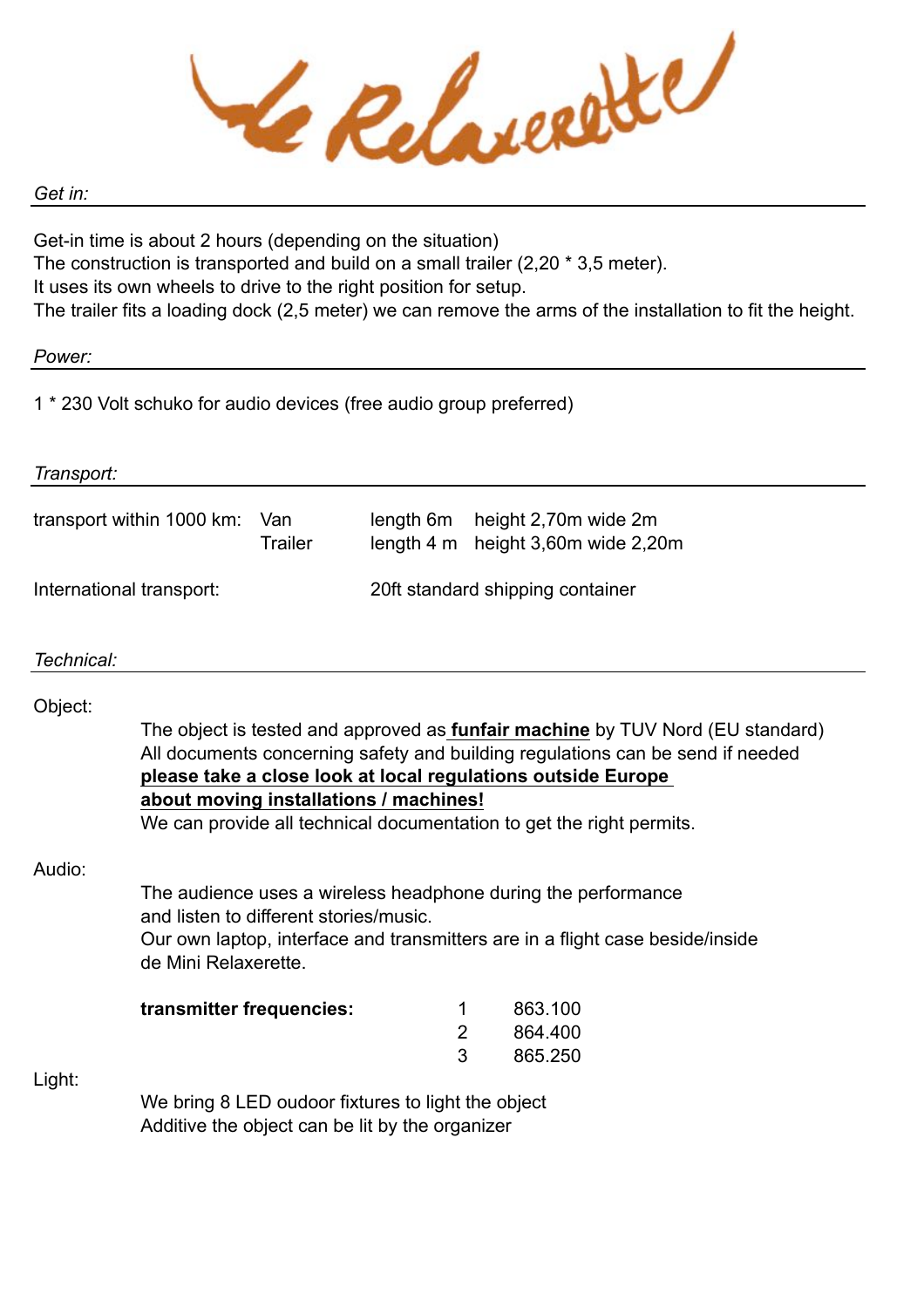Le Relaceste

#### *Weather conditions:*

When the object is used outside it's depending on the weather conditions The object and hammocks are waterproof. We stop the show when it's starting to rain. When the wind is more than 5 Bft (10m/sec.) we stop the show and remove the hammocks We provide blankets and sheep blankets to comfort the visitors when it's cold outside :)

## *Out of use:*

When de Mini Relaxerette is not being used we remove al loose objects and secure it The middle axle is on a break and all arms can be fold upright However the object is surrounded by fence it's necessary to have night security for the object in public space, or move the object to a safe and secured spot.

## Show:

1 show takes about 15 minutes an can accommodate 6 persons in the 6 hammocks. An artist stands in the stage in the middle of the installation or a story is played on the headphones. The crew or a person in the audience sets the installation in motion when the show starts by cycling on the bike. Slowly sets the hammocks in movement and the audience relaxes away.

set duration: 10 minutes changeover audience: 5 minutes

When a set is started the crew invites 6 new visitors to join the Mini Relaxerette area and are instructed how to use the headphones and hammock.

#### Capacity:

The installation can run 3 blocks of 2 hours with a minimum break of 30 minutes in between, with a max of 6 hours a day.

It can accommodate 24 visitors per hour.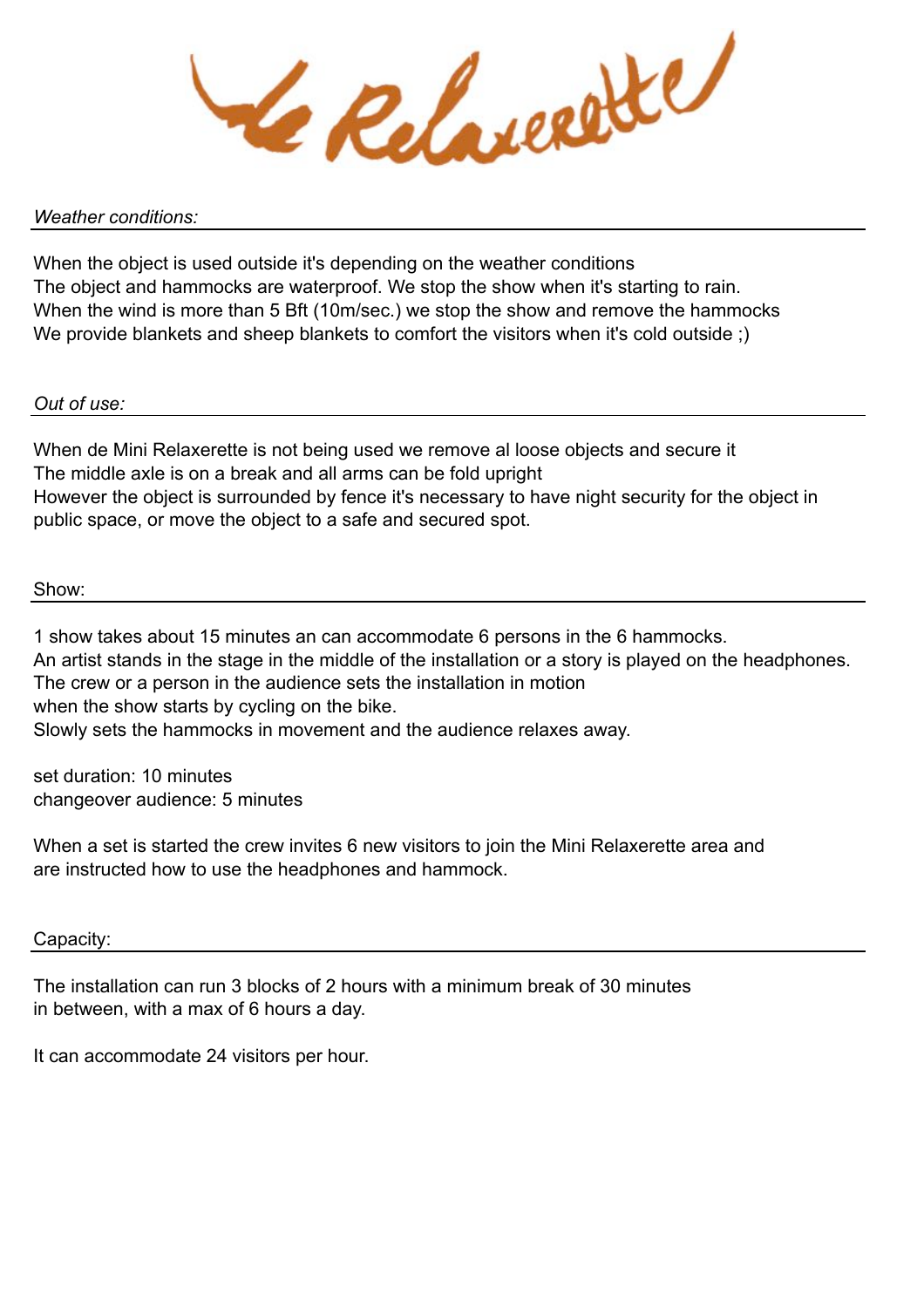Le Relaccette

Attachment 1:

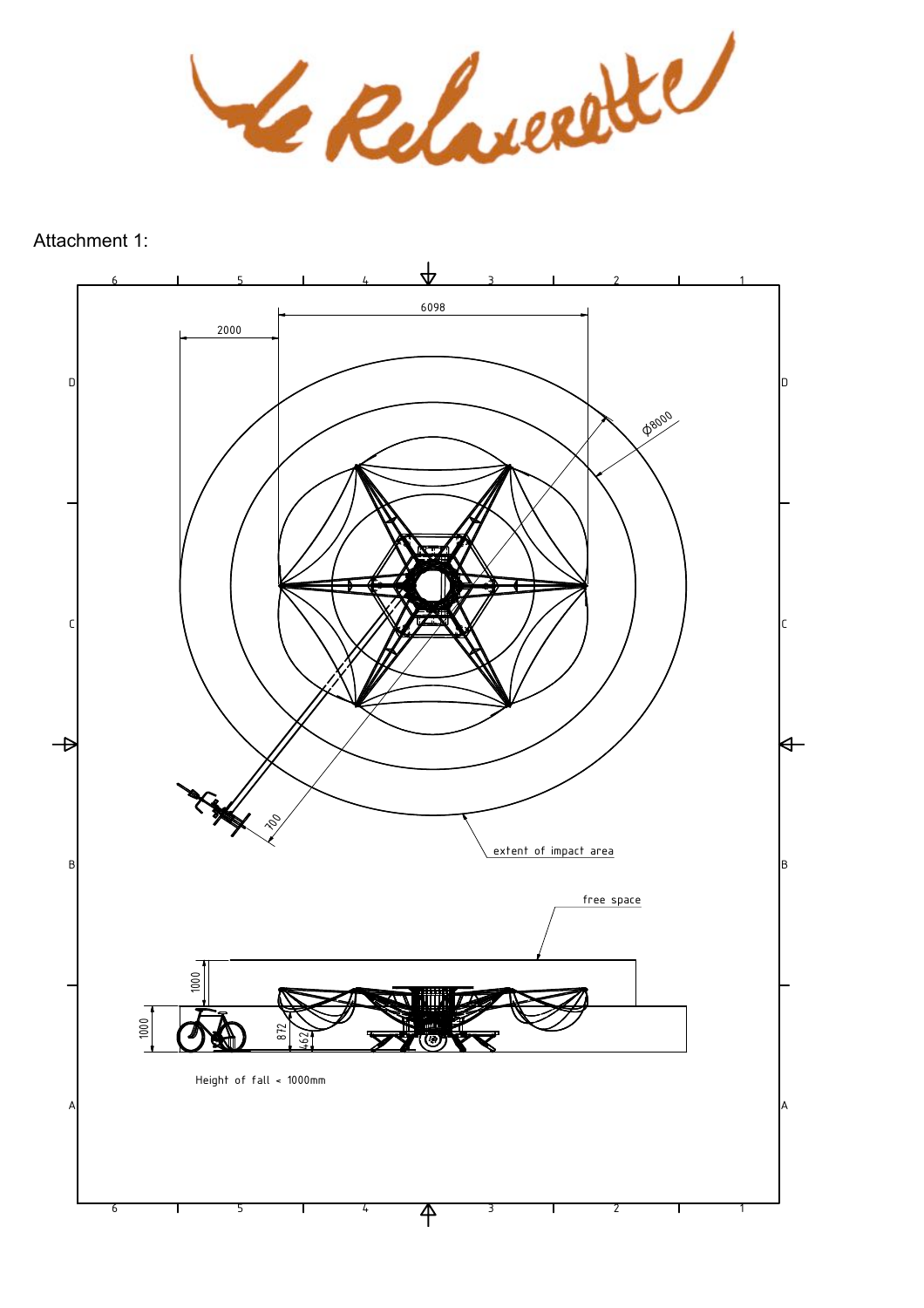Le Relaccette

# de Relaxerette outdoor: